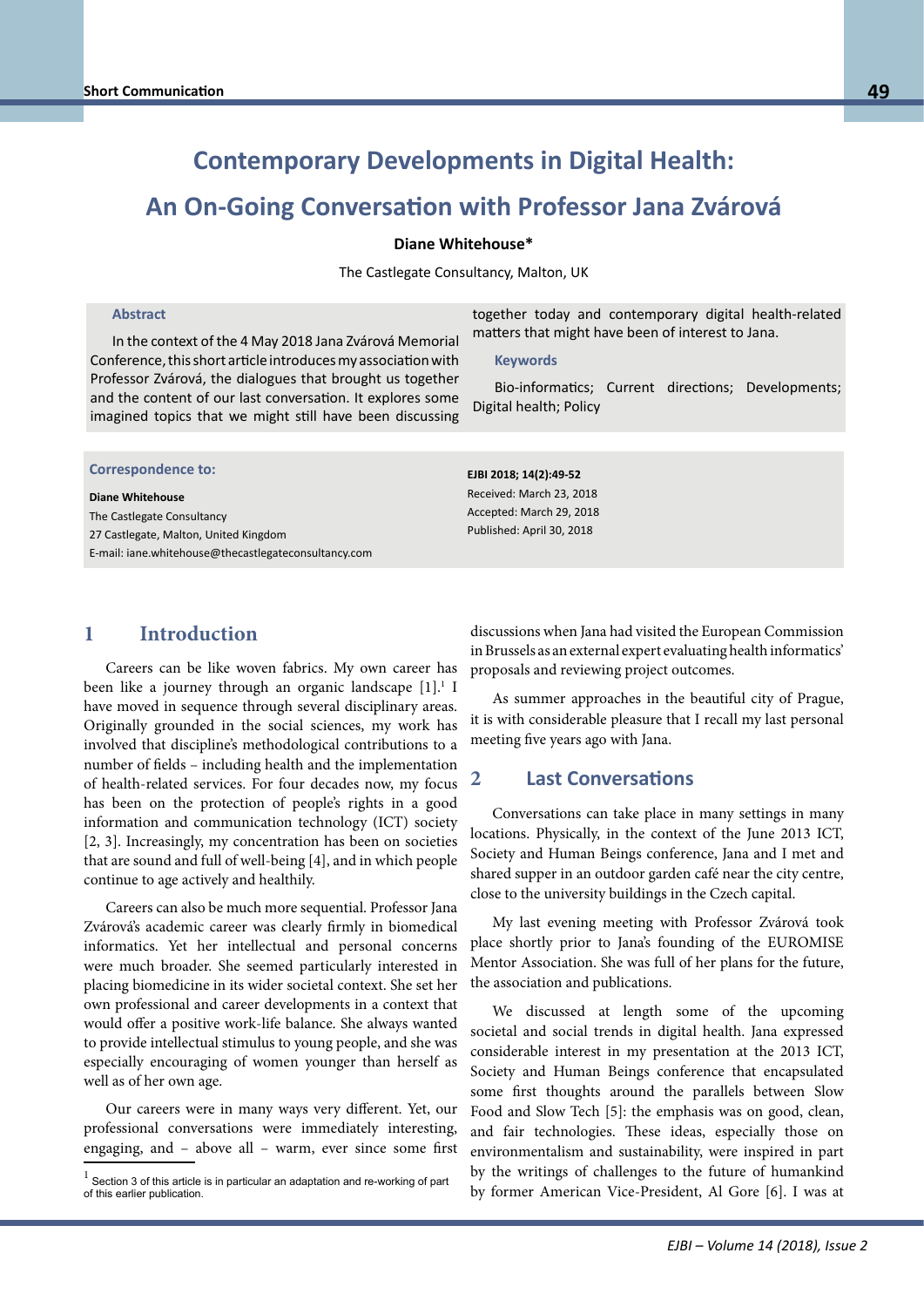an early stage of making preparations with my Italian co-author, Norberto Patrignani, to write a book on responsible, sustainable, and ethical technology [4], and initiatives to support Swedish colleague, Gunilla Bradley, on her own volume on the Good Information and Communication Society [3].

Of course, we continued to have many electronic mail exchanges following that. In the winter, spring, and summer before her death, Jana, Pirkko Nykänen and I had many email interactions, planning the publication of our co-edited special issue on women in health informatics [7].

## **3 Digital Health Directions**

People always matter; they should be at the forefront. Chiefly, the 'person' or 'patient' is now being placed 'at the centre' of the (health or care) system or service. Of course, there can be many interpretations of this centeredness including, on the one hand, versions that are benign in their orientation and, on the other hand, ones that imply greater demands on the individual's own time, resources, and efforts – with fewer services provided by others.

Data as an issue is becoming more important. This change in orientation probably implies that much more support work will be needed by all individuals, with regard to the meaning, and maintenance, of their own data and their own systems. It will be particularly fascinating, and challenging, to see and understand how the General Data Protection Regulation [8] will be applied in the European Member States from May 2018 onwards, and what will be its particular implications for the health and care sectors. Those who work especially with older adults are concerned with regard to the competences needed by mature generations of citizens – who may or may not have the forms of 'literacy' needed to cope with changes in data-handling and data-sharing in a range of fields that are converging.

Similar questions can also be asked about employees in the health and care fields. Exciting research continues in the fields of organisational theory and behaviour. Labour is becoming more and more commoditised, as much in health and care services as in other professions and occupations.

Over the past decade of policy directions – and especially in later years, it has been the financial aspects of health systems and services that have been predominant, with a focus on what new business models of health need to be developed.

Technologies are coming ever closer to people physically, including the fact that they are being inserted inside human bodies. There is increasing convergence in the computational world, articulated in discussions on the brain, body, and being going back to 2010<sup>2</sup>, and before.

It remains critically important to explore the societal and ethical implications [9] and human needs in relation to [2https://www.itas.kit.edu/downloads/ta-kalender\\_20100518\\_cfp\\_converging\\_](https://www.itas.kit.edu/downloads/ta-kalender_20100518_cfp_converging_technologies_ifip_wg9.pdf) [technologies\\_ifip\\_wg9.pdf](https://www.itas.kit.edu/downloads/ta-kalender_20100518_cfp_converging_technologies_ifip_wg9.pdf)

technologies in general and digital health specifically [10, 11]. As I first worded it a decade ago [12]:

*As we look towards the future, and particularly that peak in the West of baby-boom ageing around 2030, all citizens in our societies need to ask themselves certain basic questions. How*  [to find a balance] *between those who need care and support and those few(er) who are economically active; between those regions and states which are blessed with abundant healthcare professionals and those which have insufficient; between those countries and institutions which extract the benefits of advanced telemedication and teleconsultation and those which remain as yet unconnected? How too can we move towards a more innovative and evolutionary view of thinking about and organising our healthcare systems and services?* 

# **4 Contemporary Developments and Reflections on Professor Zvárová's Fields of Interest**

Biomedicine remains a core topic of interest. As Reinhold Haux and colleagues concluded last year: "There is a high chance that [bio-medical and health informatics (BMHI)] will continue to flourish as an important discipline; its innovative interventions might then reach the original objectives of advancing science and improving health care outcomes" [10, 13].

Certain criticisms can be made, however, of the biomedical field [13]. Highlighting that advances in personalised medicine cannot be achieved in isolated situations or narrow settings, the panellists cited in this 2017 article pointed to the need for increased stakeholder engagement and involvement: today, one of these areas of increased involvement is predicted to be on the part of patients. Some panellists, who participated in the three (2015-2016) conferences at which experts for the Haux et al. article were interviewed, were especially critical of a contemporary trend (which suggests that health care and medical professionals accept vendor-supplied solutions and technologies in their routine work, without any particular questioning of them). In parallel, the interviewees observed that many informatics tools are developed and used without input from informatics professionals.

Professor Zvárová would surely currently be showing keen interest in the actions of Member States, and their research institutions to implement plans to link genomic data and biobanks to electronic health record systems that are being made accessible to citizens through patient / user portals.

Jana would today, no doubt, be intrigued by current developments in European and international policy in the field of digital health.

With her background in biomedicine and medical statistics, one can imagine that Jana might also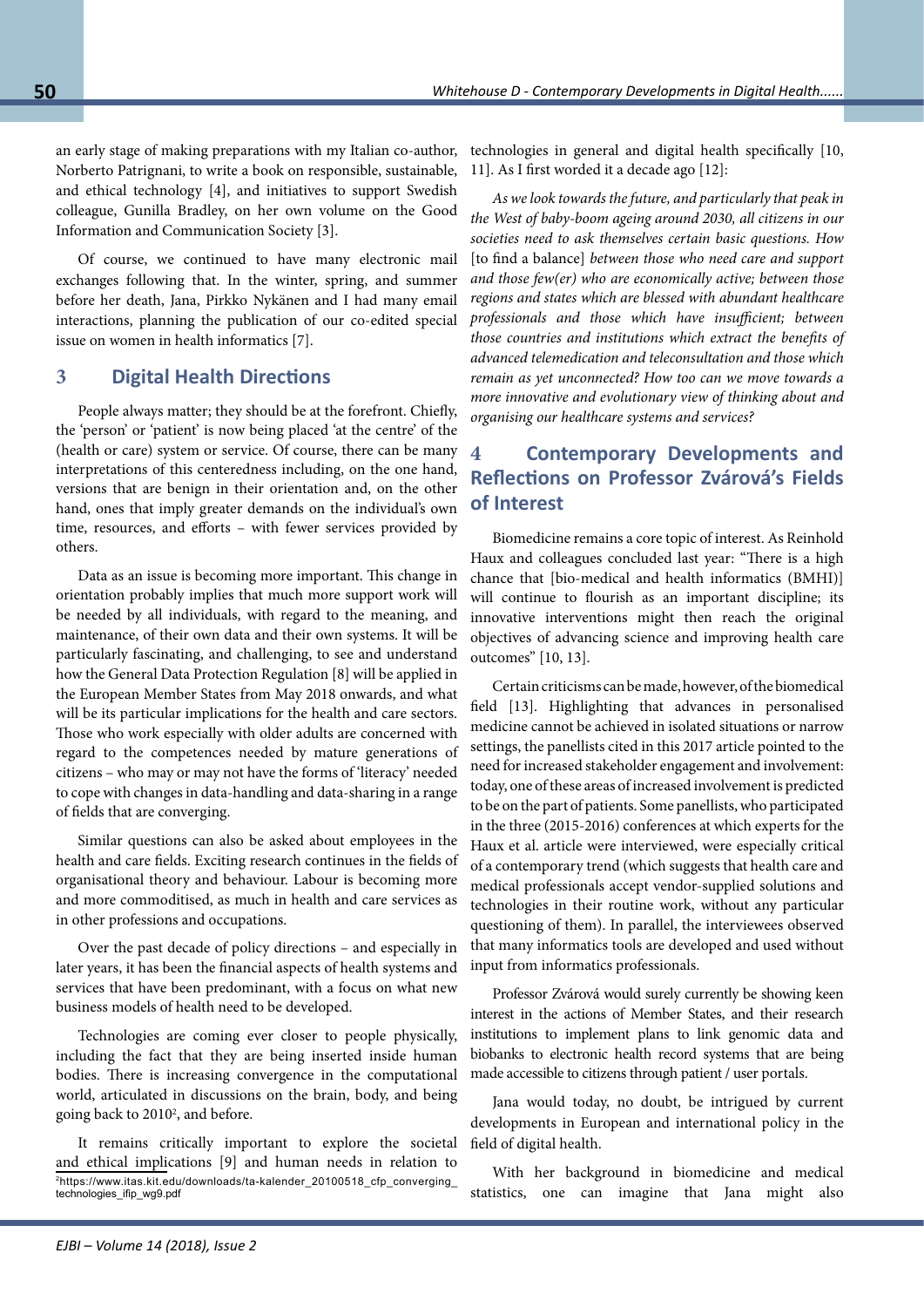contemporarily be particularly interested in the second of the three bullets covering areas flagged up during the Digital Single Market mid-term review [14]. Its focus is on support for data infrastructure, with a view to ensuring progress being made in the field of research:

- the possibility to share these across borders.
- Support data infrastructure to advance research, prevent disease and personalise health and care in key areas.
- Facilitate feedback and interaction between patients and healthcare providers enhance disease prevention and empower people to take responsibility for the management of their own health.

These are priorities that will be emphasised in a forthcoming Commission Communication on enabling the digital transformation of health and care in the Digital Single Market, due to be published around May 2018. It is anticipated that the Communication will identify actions by the European Commission, Member States and stakeholders: these will be intended to empower citizens and contribute to a healthier society. Here too, industry players – as in many other spheres – seem to be set to take on a higher involvement profile.

Jana would surely also be paying close attention to her own country's Health Ministry's endeavours to set up a National eHealth Centre during 2018-2019, undertaken with technical expertise and in close cooperation with similar ministries from both Austria and Denmark.<sup>3</sup>

Jana's focus on the future career directions of young people, especially researchers, would certainly find reflection in the educational and training directions taken by contemporary Horizon 2020 research Calls [15]. Areas include rare diseases, neuro-generative diseases, regulatory science, chronic conditions, digital health literacy, digital health and care, and cyber-security.

### **5 Conclusions**

For all of these current, many and various reasons, it is good news to know that Professor Jana Zvárová's interests and concerns are being represented in today's 4 May 2018 Jana Zvárová Memorial Conference. It brings together in a vibrant, on-going community both her old and new colleagues, friends, and family.

#### **References**

- [1] Whitehouse D. Digital Health: Reflections on an Organic Career. Special issue on Women in Health Informatics. Int J Biomed Healthcare. 2017; 5: 57–58.
- [2] Berleur J, Clement A, Sizer R, Whitehouse D, editors. The Information Society: Evolving Landscapes. Report from

Namur. New York: Springer-Verlag & North York: Captus University Publications; 1990.

- [3] Bradley G. The Good ICT Society. From Theory to Actions. Abingdon, Oxon & New York: Routledge; 2017.
- Citizens' secure access to electronic health records and [4] Patrignani N, Whitehouse D. Slow Tech and ICT: A Responsible, Sustainable, and Ethical Approach. Palgrave Macmillan; 2018.
	- [5] Whitehouse D, Patrignani N. From Slow Food to Slow Tech: A Reflection Paper. In: Kommers P, Gauzente C. (eds.) Proceedings of the IADIS International Conferences ICT, Society and Human Beings 2013 and e-Commerce 2013. Part of the IADIS Multi-Conference on Computer Science and Information Systems; 2013; July 23-26; Prague, Czech Republic: IADIS Press; 2013. p. 141–145.
	- [6] Gore A. The Future. New York: Random House; 2013.
	- [7] Nykänen P, Whitehouse D. IJBH Special issue on Women in Health Informatics. Int J Biomed Healthcare. 2017; 5(2).
	- [8] http://eur-lex.europa.eu/eli/reg/2016/679/oj
	- [9] Whitehouse D, Rosenmöller M. eHealth for Patient-Driven Care. In: Rosenmöller M, Whitehouse D, Wilson P. (eds.) Managing eHealth: From Vision to Reality. London: Palgrave Macmillan; 2014. p. 120-130.
	- [10]Whitehouse D, Duquenoy P. Applied Ethics and eHealth: Principles, Identity, and RFID. In: Matyáš V, Fischer-Hübner S, Cvrček D, Švenda P. (eds.) The Future of Identity in the Information Society. Privacy and Identity 2008. IFIP Advances in Information and Communication Technology**.** Berlin, Heidelberg: Springer; 2009. p. 43-55.
	- [11] Whitehouse D, Duquenoy P. eHealth and Ethics: Theory, Teaching, and Practice. In: Mirijamdotter A, Haftor D, editors. Information and Communication Technologies, Society and Human Beings: Theory and Framework (Honouring Professor Gunilla Bradley). Hershey, PA: IGI Global; 2011. p. 454-465.
	- [12] Whitehouse D. Foreword. In: Duquenoy, P, George C, Kimppa K. Ethical, Legal, and Social Issues in Medical Informatics. Hershey, PA: Medical Information Science Reference/IGI Global; 2008.
	- [13] Haux R, Kulikowski CA, Bakken S, Lusignan S, Kimura M, Koch S, et al. Research Strategies for Biomedical and health Informatics. Methods Inf Med. 2017; 56(Open): e1–e10.

<sup>3</sup> The European Health Telematics Association (EHTEL) in Brussels, with which I work, is assisting in this initiative in providing individual expertise and communications support.